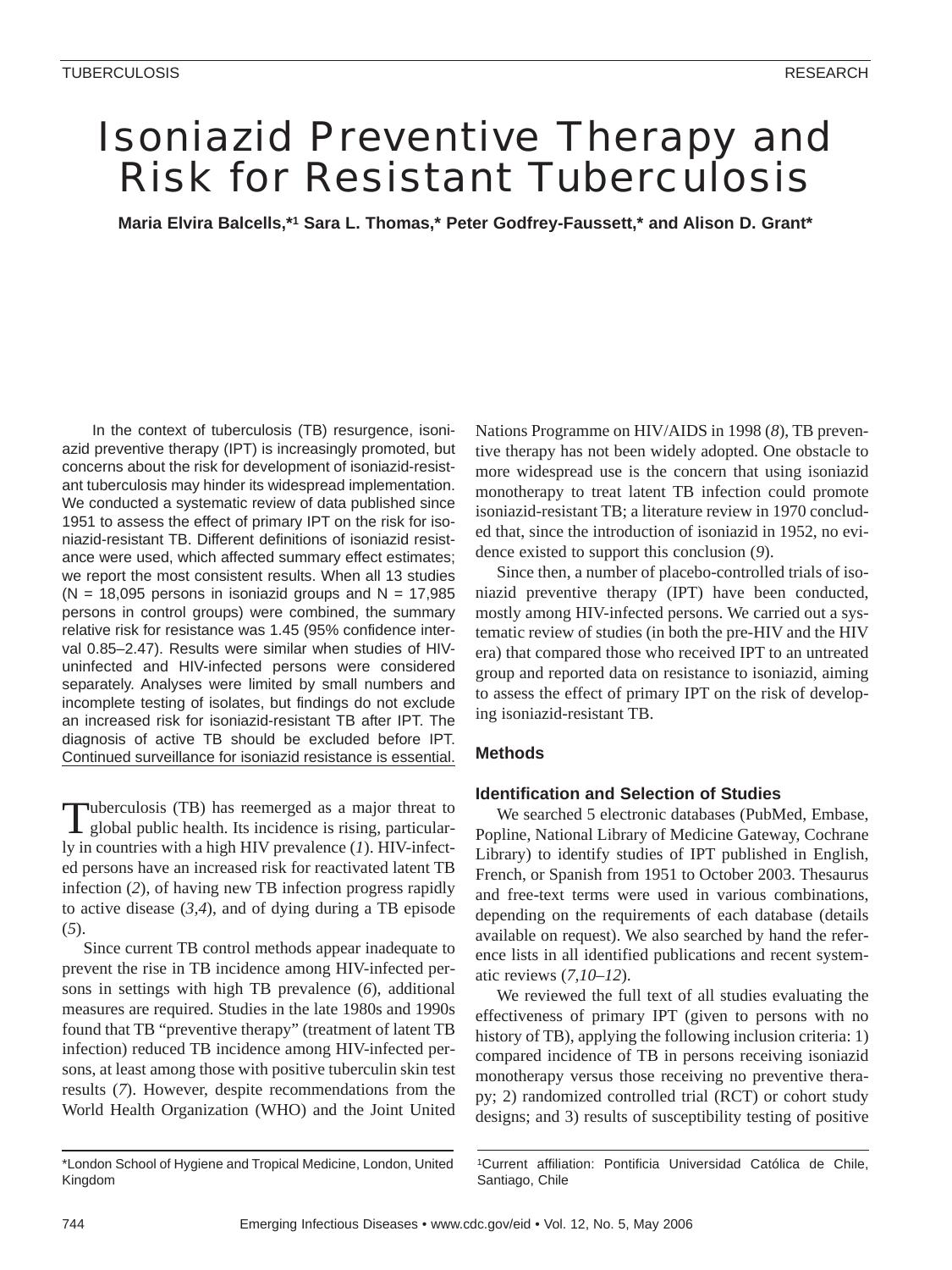cultures presented for both isoniazid and control groups, so the proportion of resistant strains could be ascertained in each group. We excluded studies conducted only in children (among whom microbiologic confirmation is less common), studies of secondary preventive therapy, and studies, or subgroups within studies, of persons with "recently active disease," many of whom had previously received isoniazid.

Data were extracted in duplicate by 2 investigators independently, using a standardized data-collection form. Data included study details (study population and size, design, intervention drug regimen, outcomes recorded) and quality measures (e.g., generation and concealment of allocation sequences, blinding, duration of and loss to follow-up).

### **Statistical Analysis**

We estimated the incidence of TB caused by isoniazidresistant strains separately for the isoniazid and control group of each study by dividing the number of persons with isoniazid-resistant TB by the total number of persons in that group. We chose the incidence of isoniazid-resistant TB in preference to the proportion of culture-positive TB cases that were isoniazid resistant because incidence better represents the impact (and risk for transmission) of resistant disease at the population level. Also, comparison of the proportion of resistant isolates between groups is complicated if the study population includes persons who have latent TB infection with an isoniazid-resistant organism. In the group receiving isoniazid, preventive therapy will decrease the number of reactivated TB cases attributable to isoniazid-susceptible strains but will have less effect on resistant strains, which will increase the proportion of resistant strains among subsequent cases of active TB. As a result, the proportion of isoniazid-resistant active TB cases will be higher in the isoniazid group than in the control group, even if isoniazid does not promote new resistance.

The analysis involved a number of assumptions, summarized in Table 1. In studies in which not all TB patients underwent resistance testing, we assumed that isolates tested were a random sample of all TB cases and multiplied the total number of TB cases by the proportion of isoniazid-resistant cases in the sample to estimate the total number of isoniazid-resistant cases. For example, if 1,000 persons were randomly assigned to isoniazid therapy, active TB developed in 50, 40 of these were tested, and 8 (20%) of 40 had isoniazid-resistant isolates, we then estimated a total of 10 (50  $\times$  0.2) resistant TB cases and an incidence of isoniazid-resistant TB of 10 per 1,000 persons.

Relative risks (RR) for resistant TB in the isoniazid group compared to the control group were calculated for each study. The extra variation incurred by sampling isolates for resistance was incorporated into the 95% confidence intervals (CIs) of each RR. The RR could be written as the product of 2 ratios (the ratio of TB incidence in exposed/unexposed multiplied by the ratio of the proportion of resistant cases in the sample tested for the exposed/unexposed). Thus, the log RR could be expressed as the sum of the logs of these ratios, and the variance of the log RR could be calculated by a double application of a standard formula (details available on request). When no resistant cases were found in 1 of the 2 groups, we added 0.5 to the numerator and denominator of both groups when estimating the risk, and 0.1 to the numerators and denominators when calculating the variance of the ratio of proportions (*13*).

Tests of between-study heterogeneity were performed, and meta-analyses were carried out to derive summary RRs, by using a random-effects model when evidence of heterogeneity was found (*14*). In the meta-analysis, we first considered all studies as a single group, then considered separately studies from the pre-HIV era and studies of HIV-infected persons; we hypothesized that HIV-infected

| Table 1. Assumptions underlying the anaylsis                                                                             |                                                                                                                                                                                                                                                                                                                                                     |
|--------------------------------------------------------------------------------------------------------------------------|-----------------------------------------------------------------------------------------------------------------------------------------------------------------------------------------------------------------------------------------------------------------------------------------------------------------------------------------------------|
| Assumption                                                                                                               | Comment                                                                                                                                                                                                                                                                                                                                             |
| When a sample of culture positive isolates<br>underwent resistance testing, this was a random<br>sample of all cases.    | Additional variation incurred by sampling tuberculosis (TB) cases for<br>resistance was incorporated into 95% confidence interval estimates and<br>thus the weighting of studies in meta-analyses.                                                                                                                                                  |
|                                                                                                                          | Differential ascertainment of resistance is unlikely because most of<br>included studies were double-blinded and (for studies in which<br>information was available) similar proportions of culture-positive TB<br>cases from each group were tested.                                                                                               |
| Latent infection with isoniazid-resistant TB was<br>equally distributed between comparison groups.                       | 12 of 13 studies were comparisons of randomized groups; any latent<br>infection with a resistant organism would likely be equally distributed<br>between comparison groups. Any imbalance due to random error would<br>be bidirectional and so would result in summary estimate of relative risk<br>tending towards 1 (i.e., being underestimated). |
| Risk for isoniazid-resistant TB resulting from<br>recent infection was equally distributed between<br>comparison groups. | Similarly, any new infection with an isoniazid-resistant organism would<br>likely be equally distributed between randomized groups. Any imbalance<br>would similarly result in summary estimate of relative risk being<br>underestimated.                                                                                                           |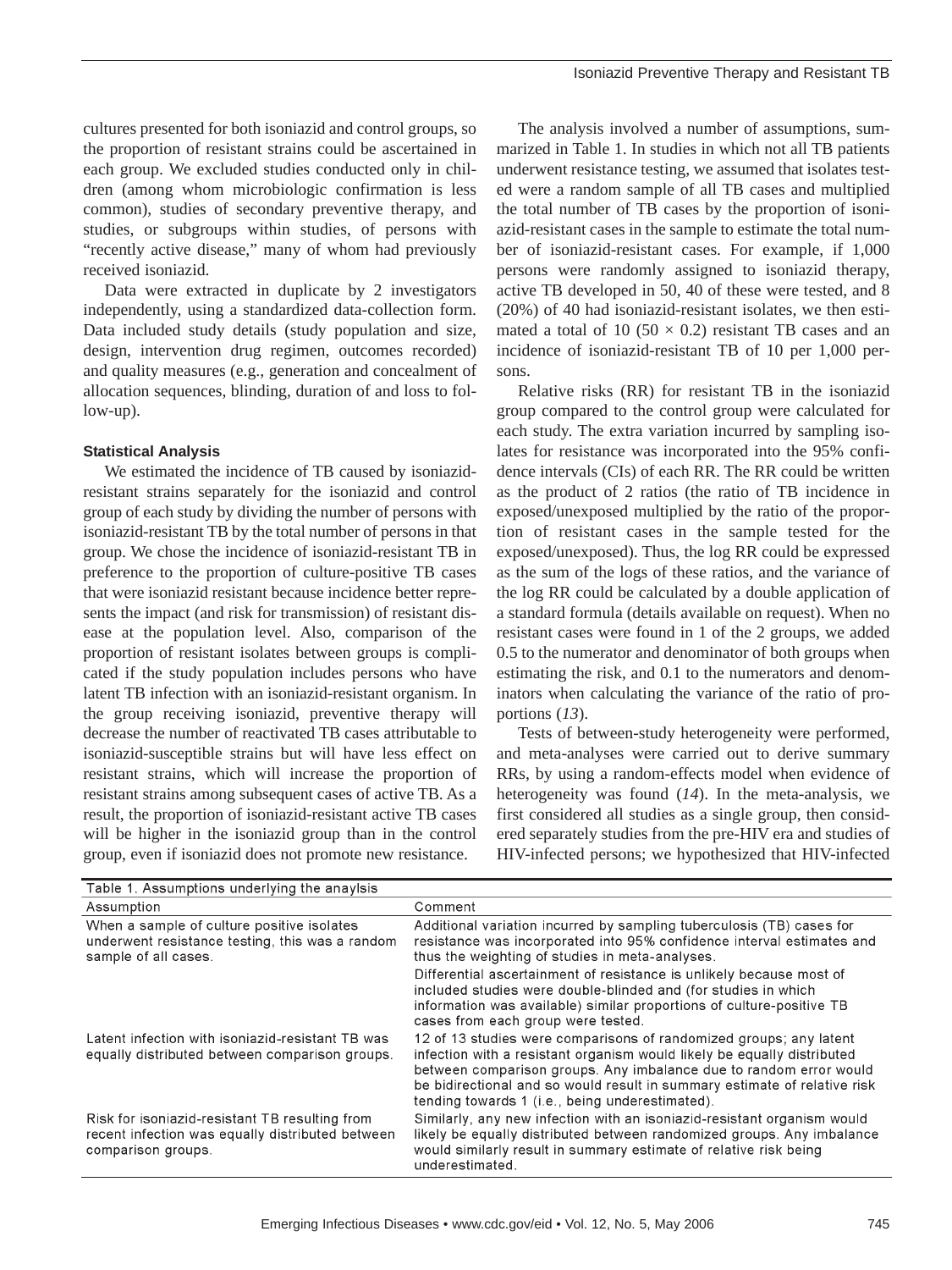persons could be at higher risk of having resistance develop. When latent TB infection is treated, few organisms are exposed to the drug (*15*). The risk for selection pressure favoring a drug-resistant organism is therefore low (*16*) unless persons have undiagnosed active TB and thus inadvertently receive monotherapy for active disease. Active TB may be more difficult to detect among HIV-infected persons, which could lead to a higher risk for undiagnosed active disease.

Sensitivity analyses primarily consisted of excluding from meta-analyses studies a) that had zero resistant cases in a group and b) that were not RCTs. Publication bias was investigated by using funnel plots and adjusted rank correlation tests (*17*). All analyses were carried out in Stata version 8.0 (Stata Corp., College Station, TX, USA).

### **Results**

We identified 19 studies comparing primary IPT with no treatment that reported isoniazid resistance among adults (*9,18–35*). Of the 11 studies from the pre-HIV era, 4 (*23–26*) were excluded because resistance data from the control group were incomplete or not reported. In 2 studies (*9,19*), we excluded subgroups of persons with previously active disease, for which many had received isoniazid. Of the 8 studies among HIV-infected persons, 2 (*28,29*) were excluded because the total number of isolates tested in the relevant groups could not be determined. For 1 study (*33*), unpublished resistance data were obtained from the authors (P. Godfrey-Faussett, pers. comm.).

### **Characteristics of Included Studies**

Thirteen studies were included in the analysis (Tables 2, 3), 12 RCTs and 1 retrospective cohort study. The 7 pre-HIV era studies ( $N = 32,179$ ) were mostly conducted in the late 1950s or early 1960s in populations of persons with radiologically-inactive TB lesions (*9,19,22*), persons in communities with high TB incidence (*20,21*), and household contacts of TB cases (*18*); 1 study was of persons with silicosis in Hong Kong in the 1980s (*27*). Study population size ranged from 225 to 15,751 patients. In most studies, isoniazid 300 mg (or 5 mg/kg) was given daily, although in the Greenland study (*20*), 400 mg was given on 2 consecutive days each week. Duration of treatment was 24 weeks to 2 years. All 6 studies among HIV-infected persons  $(N = 3,901)$  recruited participants from HIV clinics or voluntary counseling and testing centers. Study population size was 121–1,718. RCTs administered isoniazid for 6 months at 300 mg daily (*30,31,34,35*) or 900 mg twice weekly (*33*); in the cohort study, an unspecified dose was given for 9 to 12 months (*32*).

We could assess the method of assigning the treatment allocation in 5 of the 12 RCTs: 2 studies (*31,33*) used computer-generated random numbers, 2 (*20,21*) used random number tables, and 1 (*19*) assigned by odd or even hospital number. Three RCTs reported that the treatment was concealed: 2 used sealed envelopes (*33,34*), and 1 used numbered packages containing isoniazid or matching placebo (*27*). Eight RCTs were double-blinded (*18,20,21,27,30,31,33,34*), although in 1 study, isoniazid and placebo groups may have received different numbers of tablets (*34*); 2 were not blinded (*19,35*), and 2 did not report blinding (*9,22*). Loss to follow-up was reported in 11 studies: in 6, this loss was <20% in both groups (see unabridged, online versions of Tables 2 and 3, available at http://www.cdc.gov/ncidod/eid/vol12no05/05-0681.htm# table2).

### **Tuberculosis Cases and the Proportion of Isoniazid-resistant Isolates**

The total number of TB cases within a study ranged from 7 to 561. In all studies combined, 564 TB cases occurred among persons who received isoniazid, and 1,034 occurred among controls. In the 7 studies that reported this information, 55%–100% of TB cases were sputumculture positive (*20,22,27,31,32,34,35*). In 4 of these studies,  $\geq 90\%$  of culture-positive isolates underwent resistance testing (*22,27,31,35*). In total, 158 persons in the isoniazid groups and 328 in control groups had isolates tested for resistance to isoniazid. Definitions of isoniazid resistance varied, and the proportion of tested isolates that were resistant ranged from 0% to 100% (Tables 2, 3, and unabridged online versions). A total of 31 resistant isolates were obtained from the isoniazid groups and 28 or 24 (depending on the definition of resistance) from control groups. Of the 6 studies among HIV-infected persons, 1 found no resistant isolates in the isoniazid group (*33*), 2 found no resistant isolates in the control group (*31,32*), and 1 found no resistance in either group (*30*) (Table 3).

### **Relative Risk for Isoniazid Resistance and Meta-analyses**

In 8 of the 12 studies in which a single definition of resistance was used, the point estimate of RR for isoniazid resistance in the isoniazid group compared to that of controls was >1, although this result was not statistically significant in any study (Tables 2, 3). Two alternative (and substantially different) definitions of resistance were used in the Greenland study, which resulted in different estimates of the effect of IPT on isoniazid resistance (Table 2). We therefore conducted 2 analyses, using each definition of resistance for this study. By using definition (a) from the Greenland study, the summary RR for all 13 studies combined was 1.25 (95% CI 0.75–2.10) in either a random or fixed effects model (Figure 1A) with little evidence of heterogeneity ( $P_{\text{het}} = 0.789$ ). By using definition (b) from the Greenland study, the summary RR was 1.45 (95% CI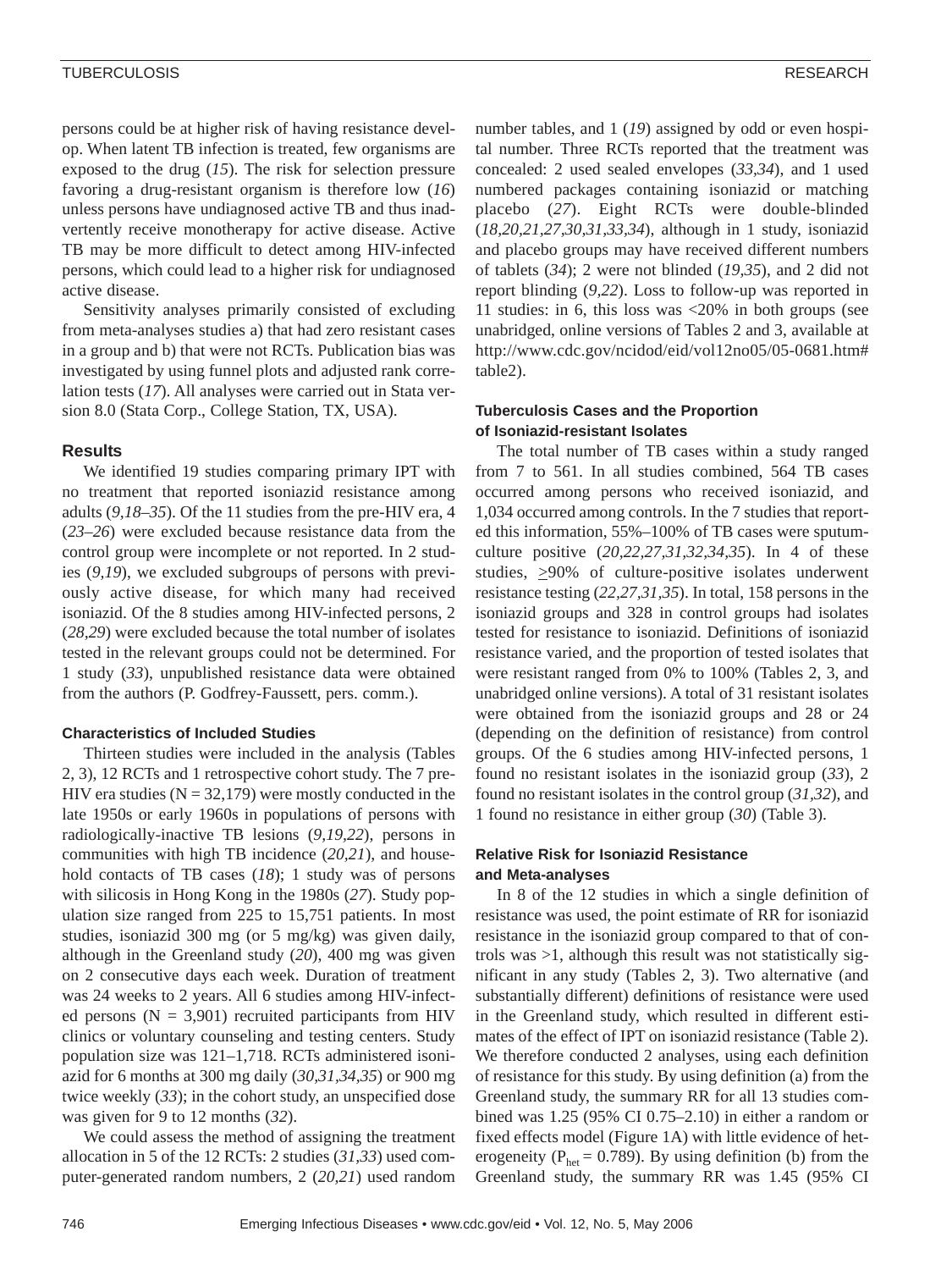### Isoniazid Preventive Therapy and Resistant TB

|                                                                   |                                                                | Table 2. Studies comparing isoniazid treatment with no treatment in HTV-uninfected populations' |              |                    |                   |                                                       |                                                     |                                             |          |                                                 |
|-------------------------------------------------------------------|----------------------------------------------------------------|-------------------------------------------------------------------------------------------------|--------------|--------------------|-------------------|-------------------------------------------------------|-----------------------------------------------------|---------------------------------------------|----------|-------------------------------------------------|
|                                                                   |                                                                |                                                                                                 |              |                    |                   |                                                       | Resistant                                           |                                             |          |                                                 |
| Author,                                                           |                                                                |                                                                                                 |              | TB cases: culture  |                   | cases/total tested<br>(% culture positive             |                                                     | Risk for resistant                          |          | <b>RR</b>                                       |
| country,                                                          |                                                                | Intervention/                                                                                   | Enrolled (n) | positive/total (%) |                   | tested)                                               |                                                     | TB/1,000                                    |          | (95%                                            |
| dates                                                             |                                                                | Population comparison; blinding                                                                 | INH/control  | <b>INH</b>         | Controls          | <b>INH</b>                                            | Controls                                            | <b>INH</b>                                  | Controls | CI                                              |
| Ferebee.<br>USA, 1957-<br>NS (18)                                 | Household<br>contacts of<br>TB patients                        | 12 mo INH, 4-7<br>mg/kg/day/placebo;<br>double blind                                            | 7,755/7,996  | <b>NS/86</b>       | <b>NS/215</b>     | 2/10<br><b>NS</b>                                     | 2/31<br><b>NS</b>                                   | 2.22                                        | 1.73     | 1.28<br>$(0.20 -$<br>8.07)                      |
| Katz, USA,<br>1958-1964<br>(19)                                   | Mental<br>hospital<br>patients<br>with<br>inactive<br>lesions  | 2 y INH, 300 mg<br>daily/no treatment;<br>not blind                                             | 118/107      | <b>NS/9</b>        | NS/10             | 1/1<br><b>NS</b>                                      | 2/5<br><b>NS</b>                                    | 76.27                                       | 37.38    | 2.04<br>$(0.52 -$<br>8.08)                      |
| Horwitz,<br>Greenland.<br>1956-1963<br>(20)                       | 76 villages                                                    | 2 × 13 wk INH, 400<br>ma twice weekly/0.1<br>mg INH; double<br>blind                            | 4,174/3,907  | 123/238<br>(51.7)  | 186/323<br>(57.6) |                                                       |                                                     | (a) $2/46$ (a) $5/66$ (a) $2.48$ (a) $6.26$ |          | (a) 0.40<br>$(0.08 -$<br>$1.97$ ) <sup>†</sup>  |
|                                                                   |                                                                |                                                                                                 |              |                    |                   | (b) $2/46$<br>$(37)$ <sup><math>\ddagger</math></sup> | (b) 1/66<br>$(36)$ <sup><math>\ddagger</math></sup> | (b) $2.48\pm$ (b) $1.25\pm$                 |          | (b) $1.98$<br>$(0.18 -$<br>$21.31$ ) $\ddagger$ |
| Comstock,<br><b>USA</b><br>(Alaska),<br>1957-1964<br>(21)         | Residents<br>of 28<br>villages<br>and 2<br>boarding<br>schools | 12 mo INH,<br>300 mg§ daily/<br>placebo; double<br>blind                                        | 3,047/3,017  | <b>NS/58</b>       | <b>NS/141</b>     | 4/20<br><b>NS</b>                                     | 1/50<br><b>NS</b>                                   | 3.81                                        | 0.93     | 4.07<br>$(0.47 -$<br>34.98)                     |
| Ferebee,<br>USA, 1960-<br>1967 (9)                                | Persons<br>with<br>inactive<br>lesions                         | 12 mo INH,<br>5 mg/kg/day/<br>placebo; NS                                                       | 701/714      | <b>NS/18</b>       | <b>NS/49</b>      | 2/5<br><b>NS</b>                                      | 2/25<br><b>NS</b>                                   | 10.27                                       | 5.49     | 1.87<br>$(0.31 -$<br>11.19                      |
| Pamra, India,<br>1958-1968<br>(22)                                | X-ray<br>screening<br>attendees<br>with<br>inactive TB         | 12 mo INH,<br>3-4 mg/kg/day/<br>placebo; NS                                                     | 139/178      | 10/18<br>(55.6)    | 57/76<br>(75)     | 3/9<br>(90)                                           | 6/52<br>(91)                                        | 43.17                                       | 49.27    | 0.88<br>$(0.24 -$<br>3.15                       |
| Hong Kong<br>Chest<br>Service,<br>Hong Kong,<br>1981-1987<br>(27) | Men with<br>silicosis                                          | 24 wk INH, 300 mg<br>daily/placebo;<br>double blind                                             | 167/159      | 19/25<br>(76)      | 29/36<br>(80.6)   | 5/19<br>(100)                                         | 4/28<br>(97)                                        | 39.39                                       | 32.35    | 1.22<br>$(0.34 -$<br>4.32                       |

\*INH, isoniazid; TB, tuberculosis; RR, relative risk; CI, confidence interval; NS, not stated; med., median; Rx, treatment. Because of space limitations, some data have been removed; see online version for complete table.

 $\dagger$ (a), definition of resistance as  $\geq$ 1 colony growth at  $\geq$ 0.32 µg/mL INH.

‡(b), definition of resistance as growth equal to control tube at ≥0.32 µg/mL INH.

§Children were given 5 mg/kg/day INH.

0.85–2.47, Figure 1B), again with little evidence of heterogeneity ( $P_{\text{het}}$  = 0.923). Summary estimates were virtually unaltered when analyses were restricted to RCTs without zero cells (Figure 1). We also excluded the Greenland study from the meta-analysis to assess its overall effect on the summary estimate. The summary RR using the remaining 12 studies was similar to that obtained by using definition (b) for resistance (RR 1.43, 95% CI 0.83–2.46).

Among the 7 studies from the pre-HIV era, the summary RR for isoniazid resistance was 1.24 (95% CI 0.69–2.21) when the definition (a) from the Greenland study was used and 1.50 (95% CI 0.82–2.73) with defini-

tion (b). The summary RR was 1.30 (95% CI 0.42–4.02) for the 6 studies of HIV-infected persons. Little evidence of between-study heterogeneity was found in any of these analyses ( $P_{\text{het}} > 0.5$  for all). When meta-analysis of the studies of HIV-infected persons was restricted to the 2 RCTs without zero cells (*34,35*), the summary RR rose slightly to  $1.42$  (95% CI 0.26–7.69) in a random-effects model, with slightly stronger evidence of heterogeneity  $(P<sub>het</sub> = 0.179)$ . Funnel plots (Figure 2) suggested little evidence of publication bias ( $p = 0.625$  and  $p = 0.542$  by using definition [a] and definition [b], respectively, for the Greenland study).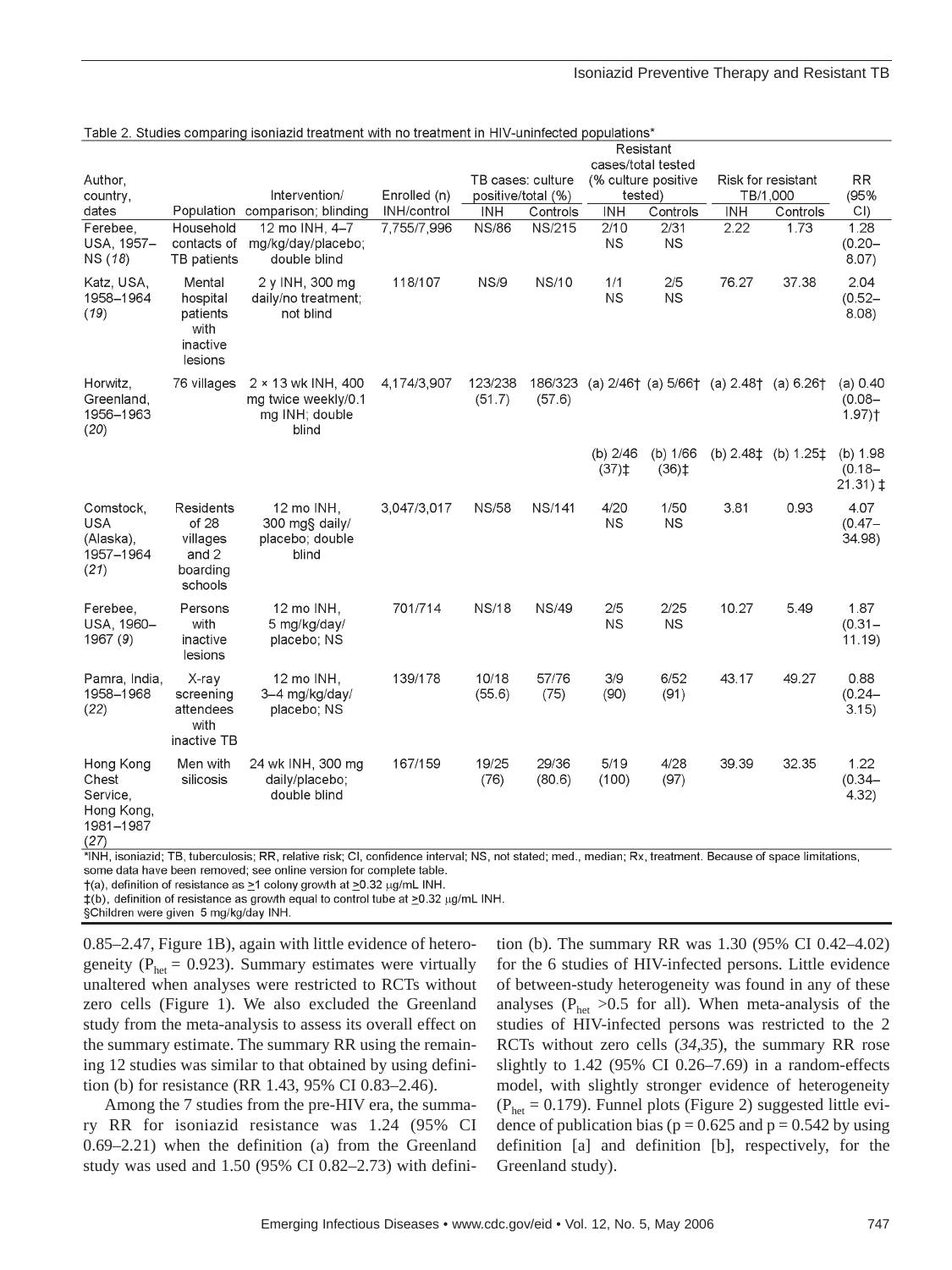### TUBERCULOSIS RESEARCH

### Table 3. Studies comparing isoniazid treatment with no treatment in HIV-infected populations\*

|                                       | Population                                           | Intervention/<br>comparison;<br>blinding                        | Enrolled (n)<br>INH/control | positive/total (%) |                 | Resistant<br>cases/total tested<br>TB cases: culture (% culture positive<br>tested) |              | Risk for resistant<br>TB/1,000 |        |                                  |
|---------------------------------------|------------------------------------------------------|-----------------------------------------------------------------|-----------------------------|--------------------|-----------------|-------------------------------------------------------------------------------------|--------------|--------------------------------|--------|----------------------------------|
| Author.<br>country, dates             |                                                      |                                                                 |                             | <b>INH</b>         | Controls        | <b>INH</b>                                                                          | Controls     | <b>INH</b>                     |        | Controls RR (95% CI)             |
| Randomized<br>controlled<br>trials    |                                                      |                                                                 |                             |                    |                 |                                                                                     |              |                                |        |                                  |
| Gordin, USA,<br>1991-1996<br>(30)     | Clinic<br>attendees;<br>med. CD4<br>233/247          | 6 mo INH 300 mg<br>daily vs. placebo;<br>double blind           | 260/257                     | NS/3               | NS/6            | 0/3<br>(NS)                                                                         | 0/5<br>(NS)  | 1.92†                          | 1.94†  | $0.99(0.06 -$<br>6,298.19)       |
| Hawken,<br>Kenya, 1992-<br>1997 (31)  | Clinic or VCT<br>attendees;<br>med. CD4<br>321.5/346 | 6 mo INH 300 mg<br>daily/placebo;<br>double blind               | 342/342                     | 19/25<br>(76)      | 22/23<br>(95.7) | 2/17<br>(90)                                                                        | 0/21<br>(96) | 10.05†                         | 1.46†  | $6.88(0.01 -$<br>3,882.85)       |
| Mwinga,<br>Zambia, 1992-<br>1996 (33) | <b>VCT</b><br>attendees                              | 6 mo INH 900 mg<br>twice<br>weekly/placebo;<br>double blind     | 350/352                     | <b>NS/27</b>       | <b>NS/44</b>    | 0/3<br>(NS)                                                                         | 1/5<br>(NS)  | 1.43 <sub>†</sub>              | 26.38† | $0.05(0.00 -$<br>$30.47$ )       |
| Johnson,<br>Uganda,<br>1993-NS (34)   | Clinic or<br>counseling<br>attendees                 | 6 mo INH 300 mg<br>daily/placebo;<br>partially double<br>blind‡ | 931/787                     | 36/51<br>(70.6)    | 46/64<br>(71.9) | 5/20<br>(56)                                                                        | 1/24<br>(52) | 13.69                          | 3.39   | 4.04 (0.50-<br>32.80             |
| Rivero, Spain,<br>1994-2000<br>(35)   | Clinic<br>attendees;<br>med. CD4<br>193/215          | 6 mo INH 300 mg<br>daily/no treatment;<br>not blind             | 82/77                       | 3/3<br>(100)       | 4/4<br>(100)    | 3/3<br>(100)                                                                        | 4/4<br>(100) | 36.59                          | 51.95  | $0.70(0.16 -$<br>3.05)           |
| Cohort study                          |                                                      |                                                                 |                             |                    |                 |                                                                                     |              |                                |        |                                  |
| Moreno,<br>Spain, 1985-<br>1994 (32)  | Clinic<br>attendees:<br>med. CD4<br>689/648          | 9-12 mo INH (dose<br>NS)/no treatment;<br>not blind             | 29/92                       | 3/3<br>(100)       | 39/43<br>(90.7) | 2/2<br>(67)                                                                         | 0/12<br>(31) | 118.64†                        | 5.41   | 21.95<br>$(0.04 -$<br>11,582.31) |

\*INH, isoniazid; TB, tuberculosis; RR, relative risk; CI, confidence interval; med., median; NS, not stated; Rx, treatment; VCT, voluntary counseling and testing; PPD, purified protein derivative. Because of space limitations, some data have been removed; see online version for complete table. †Calculated by adding 0.5 to numerator and denominator of both groups.

±Unclear whether isoniazid and placebo group received the same number of tablets.

### **Discussion**

Our summary RR for isoniazid-resistant TB after IPT is not statistically significant, but the point estimate and upper boundary of the 95% CI are consistent with an increased risk. Our review highlights the limitations of existing data; however, since further individually randomized, controlled trials of IPT would be inappropriate, additional data of this type are unlikely to become available.

The numbers of TB cases in the individual studies were often small, and in 4 studies, no resistant TB cases occurred in at least 1 of the comparison groups. Comparison of summary estimates with and without these 4 studies suggests that adding a small number to the numerators and denominators so they could contribute to summary estimates did not in itself affect the result. The 95% CIs for RRs in these studies were very wide, and so their contribution to the summary RR estimate was limited.

The summary estimate of effect was similar in HIVinfected and HIV-uninfected persons. Screening for active TB before enrollment could have been more rigorous in studies among HIV-infected persons; the screening procedures were not always clearly described.

The proportion of positive cultures tested for resistance varied from 37% to 100%; why all isolates were not tested was not clear. The most important assumption made in the analysis was that the proportion of resistant cases among the isolates tested was representative of all TB cases in that group. If investigators were not blinded to the treatment allocation, and if persons receiving isoniazid were more likely to have positive cultures tested for resistance, ascertainment of resistance in the isoniazid group could have increased, and thus RR could have been overestimated. However, in 10 of the 13 studies, a placebo was used; 8 studies specified that the trial was double blinded, and (for studies for which information was available) similar proportions of culture-positive TB cases were tested from each group. Therefore, differential ascertainment of resistance is unlikely. Our estimate of the total number of isoniazid-resistant cases disregarded whether case-patients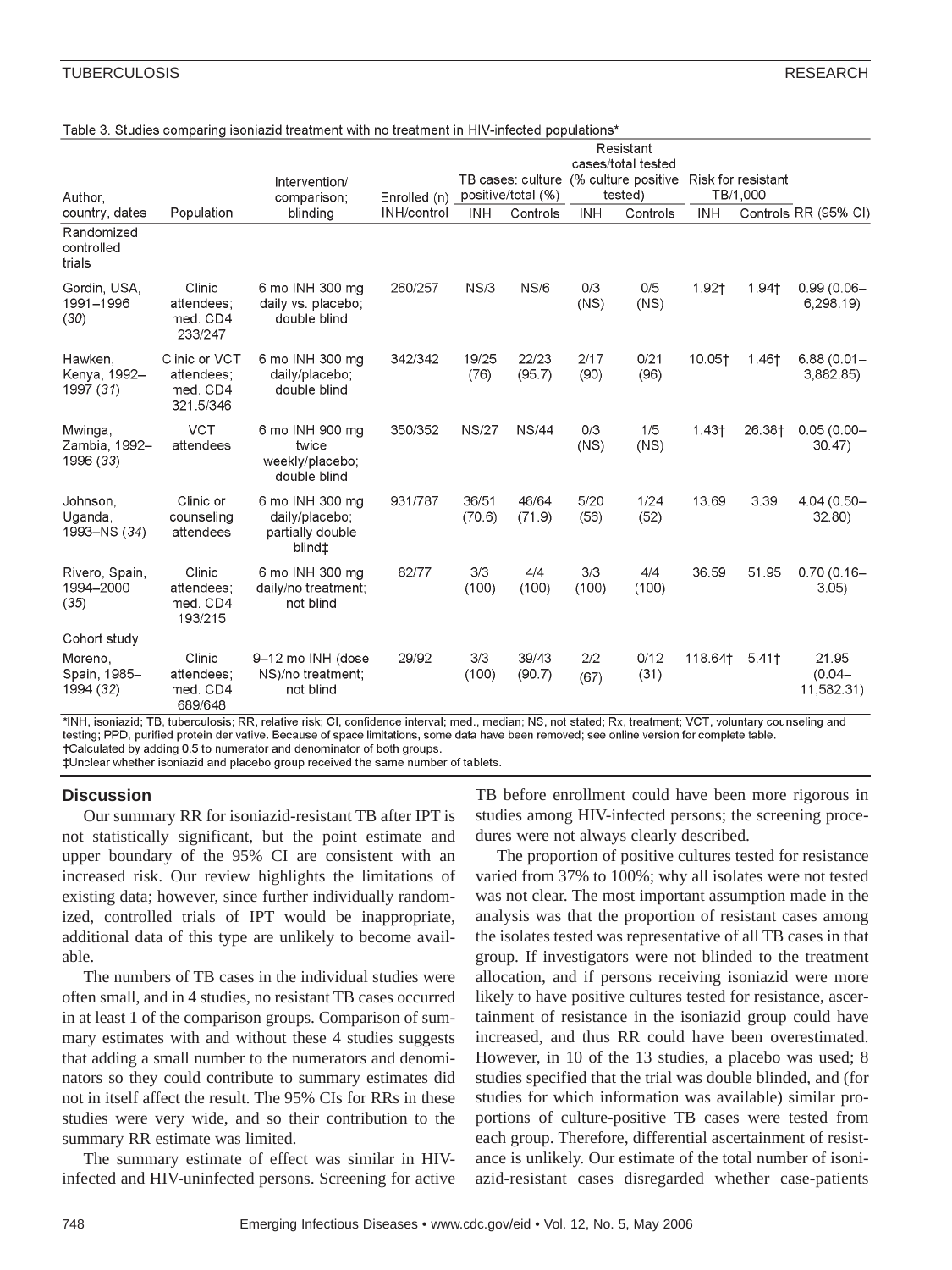

Figure 1. Relative risk (RR) for isoniazid resistance associated with isoniazid preventive therapy in 13 studies. A) Using definition (a) of resistance for the Greenland study (*20*). B) Using definition (b) of resistance for the Greenland study. \* Excluding the 4 studies with no resistant cases in 1 or both of the 2 groups. The squares and horizontal lines represent the relative risk (RR) and 95% confidence intervals (CIs) for each study. The diamonds represent the summary RR and 95% CIs.

were sputum-culture positive. Persons with isoniazidresistant isolates that are sputum-culture negative are less likely to transmit disease and present less of a public health concern. This situation is unlikely to affect our estimate of the effect of isoniazid on the incidence of resistant disease, but our estimate may exaggerate the public health risk.

Study quality and review methods may have affected the results in other ways. For example, inadequate random assignment of HIV-infected persons could result in more advanced immunosuppression among those in the isoniazid group and thus a higher probability of resistance. However, when reported, the method of randomization in trials of HIV-infected persons appeared adequate. Differences in loss to follow-up between comparison groups could affect results if those who were lost to follow-up had a different probability of resistance than those

not lost. In 6 of the 11 RCTs with information, <20% were lost to follow-up in both groups, but the loss was noticeably higher in the isoniazid group than for controls in 2 studies of HIV-infected persons (*34,35*). Publication bias could affect the results if studies finding increased resistance among persons receiving isoniazid were more likely to be published. However, the aim of all the studies was to investigate effectiveness of IPT, not to ascertain development of resistance, and our analyses suggest that publication bias did not affect the summary estimate.

The methods used to test for isoniazid resistance are now relatively standardized and based on the proportion method in which resistance is defined as growth on medium containing  $0.2 \mu g/mL$  isoniazid that exceeds 1% of the growth on control medium (*36*). In older studies, methods were less standardized and were based on absolute numbers of colonies growing on media with various concentrations of antituberculous drugs. In the Greenland study,



Figure 2. Funnel plots to detect publication bias for studies reporting the effect of isoniazid preventive therapy on risk for isoniazidresistant tuberculosis. The log relative risk (RR) for each study is plotted against the standard error of the natural log (ln) of the RR. The horizontal line indicates the (log) summary RR, and guidelines to assist in visualizing the funnel are plotted at the 95% pseudoconfidence limits about the summary RR estimate. A) Using definition (a) of resistance for the Greenland study (*20*); B) using definition (b) of resistance for the Greenland study.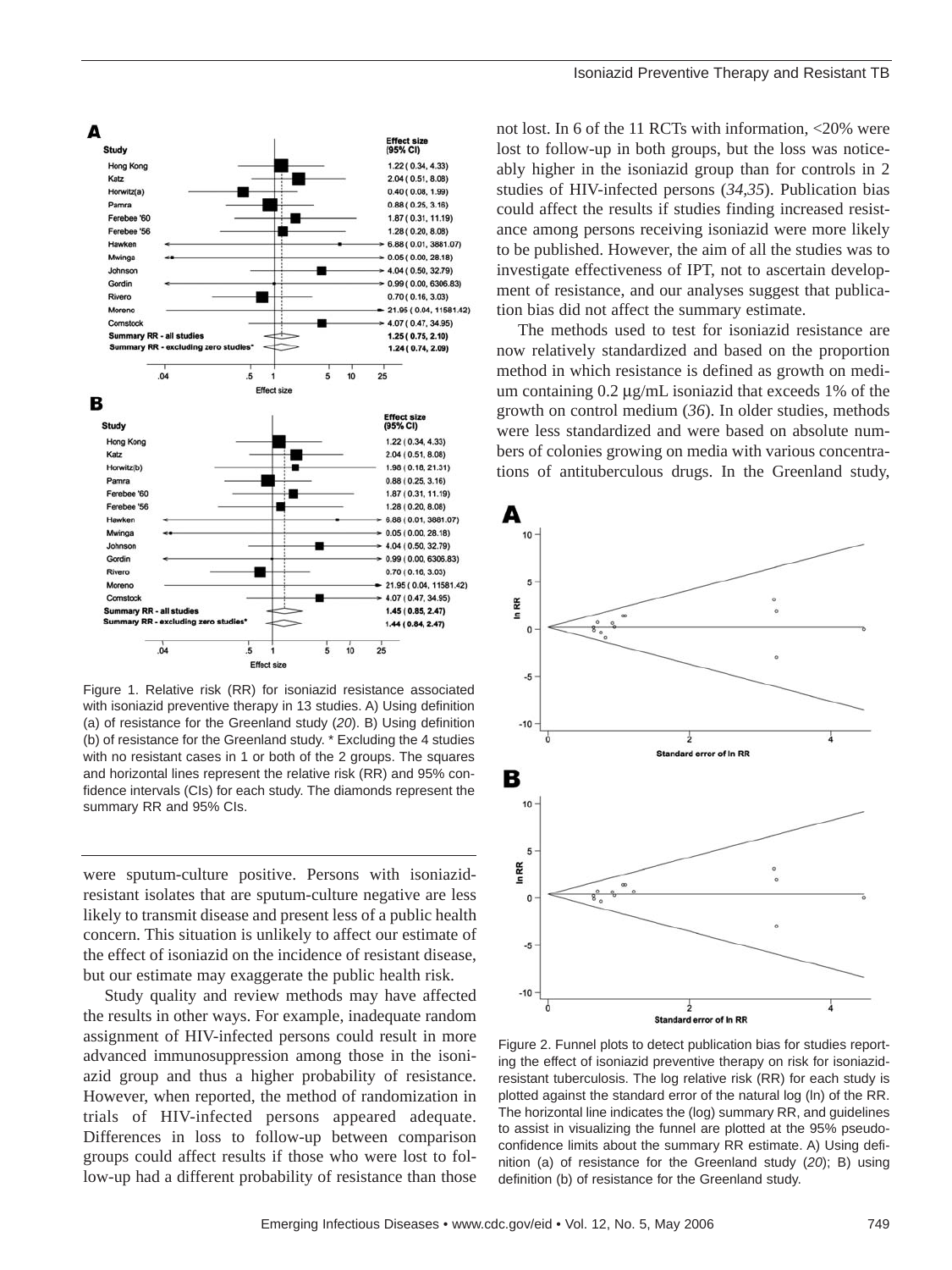results for resistance were presented by using 2 divergent definitions (neither corresponding to modern methods), and these gave quite different estimates of effect. Definition (a) is likely to have led to an overestimation of resistance in both groups; definition (b) is likely to have led to an underestimation of resistance in both groups. When this study was excluded from the analysis, the summary estimate was similar to that using definition (b), which suggests that the estimates using definition (a) were more anomalous.

Studies using DNA fingerprinting illustrate that in settings with a high prevalence of TB, newly acquired infection is an important cause of active TB (*37,38*). Thus, isoniazid-resistant TB may be newly acquired rather than attributable to any previous IPT. However, any such effect should be equally distributed between randomized groups (Table 1).

IPT is a safe, low-cost intervention that has the potential to reduce illness and death caused by TB, especially among HIV-infected persons. The main cause of antituberculous drug resistance is inadequate treatment of active TB. Therefore, any risk for a small increase in the incidence of isoniazid resistance attributable to wider use of IPT needs to be weighed against its benefit in reducing TB incidence.

If IPT does increase the risk for isoniazid-resistant TB, one might argue that combination regimens should be used. Combination regimens have similar efficacy to isoniazid alone among HIV-infected persons and are shorter, but these regimens generally have more adverse effects (*7,39*), are more expensive, and risk promoting resistance to rifampin. We did not compare the risk for antituberculous drug resistance with IPT versus combination regimens.

Our review highlights the paucity of available data and does not exclude an increased risk for isoniazid-resistant TB after IPT. IPT substantially reduces the risk for active TB disease in persons whose tuberculin skin test is positive, and we support the expansion of its use, in line with recent recommendations from the HIV/TB working group of the Stop TB partnership (*40*). If the main reason for the development of resistance among persons receiving IPT is failure to diagnose active TB, our results underscore the need for effective diagnostic strategies and tests. In accordance with WHO policy, ongoing surveillance for isoniazid resistance is required among populations in which this intervention is widely implemented.

### **Acknowledgments**

We thank Neal Alexander, Tim Clayton, and Laura Rodrigues for valuable discussions concerning methodology.

Dr Balcells is an infectious diseases resident at the Pontificia Universidad Católica in Santiago, Chile. Her research interests

include the epidemiology and prevention of HIV infection and TB. She carried out this study as a master's degree candidate at the London School of Hygiene and Tropical Medicine.

### **References**

- 1. Corbett EL, Watt CJ, Walker N, Maher D, Williams BG, Raviglione MC, et al. The growing burden of tuberculosis: global trends and interactions with the HIV epidemic. Arch Intern Med. 2003;163:1009–21.
- 2. Selwyn PA, Hartel D, Lewis VA, Schoenbaum EE, Vermund SH, Klein RS, et al. A prospective study of the risk of tuberculosis among intravenous drug users with human immunodeficiency virus infection. N Engl J Med. 1989;320:545–50.
- 3. Daley CL, Small PM, Schecter GF, Schoolnik GK, McAdam RA, Jacobs WR Jr, et al. An outbreak of tuberculosis with accelerated progression among persons infected with the human immunodeficiency virus. An analysis using restriction-fragment-length polymorphisms. N Engl J Med. 1992;326:231–5.
- 4. Di Perri G, Cruciani M, Danzi MC, Luzzati R, De CG, Malena M, et al. Nosocomial epidemic of active tuberculosis among HIV-infected patients. Lancet. 1989;2:1502–4.
- 5. Mukadi YD, Maher D, Harries A. Tuberculosis case fatality rates in high HIV prevalence populations in sub-Saharan Africa. AIDS.  $2001:15:143-52$ .
- 6. De Cock KM, Chaisson RE. Will DOTS do it? A reappraisal of tuberculosis control in countries with high rates of HIV infection. Int J Tuberc Lung Dis. 1999;3:457–65.
- 7. Woldehanna S, Volmink J. Treatment of latent tuberculosis infection in HIV infected persons (Cochrane Review). The Cochrane Library, Issue 3. Chichester (UK): John Wiley & Sons; 2004.
- 8. World Health Organization Global Tuberculosis Programme, Joint United Nations Programme on HIV/AIDS. Policy statement on preventive therapy against tuberculosis in people living with HIV [cited 2006 Mar 20]. Geneva: The Organization; 1998. WHO/TB/98.255. Available from http://www.who.int/docstore/gtb/ publications/ TB\_HIV\_polstmnt/index.html
- 9. Ferebee S. Controlled chemoprophylaxis trials in tuberculosis: a general review. Adv Tuberc Res. 1970;17:28–106.
- 10. Smieja MJ, Marchetti CA, Cook DJ, Smaill FM. Isoniazid for preventing tuberculosis in non-HIV infected persons (Cochrane Review). The Cochrane Library, Issue 4. Chichester (UK): John Wiley & Sons; 2003.
- 11. Wilkinson D, Squire SB, Garner P. Effect of preventive treatment for tuberculosis in adults infected with HIV: systematic review of randomised placebo controlled trials. BMJ. 1998;317:625–9.
- 12. Bucher HC, Griffith LE, Guyatt GH, Sudre P, Naef M, Sendi P, et al. Isoniazid prophylaxis for tuberculosis in HIV infection: a meta-analysis of randomized controlled trials. AIDS. 1999;13:501–7.
- 13. Sankey SS, Weissfeld LA, Fine MJ, Kapoor WN. An assessment of the use of the continuity correction for sparse data in meta-analysis. Commun Stat Simul Comput. 1996;25:1031–56.
- 14. DerSimonian R, Laird N. Meta-analysis in clinical trials. Control Clin Trials. 1986;7:177–88.
- 15. Gomez JE, McKinney JD. M. tuberculosis persistence, latency, and drug tolerance. Tuberculosis. 2004;84:29–44.
- 16. David HL. Probability distribution of drug-resistant mutants in unselected populations of *Mycobacterium tuberculosis*. Appl Microbiol. 1970;20:810–4.
- 17. Begg CB, Mazumdar M. Operating characteristics of a rank correlation test for publication bias. Biometrics. 1994;50:1088–101.
- 18. Ferebee SH, Mount FW. Tuberculosis morbidity in a controlled trial of the prophylactic use of isoniazid among household contacts. Am Rev Respir Dis. 1962;85:490–510.